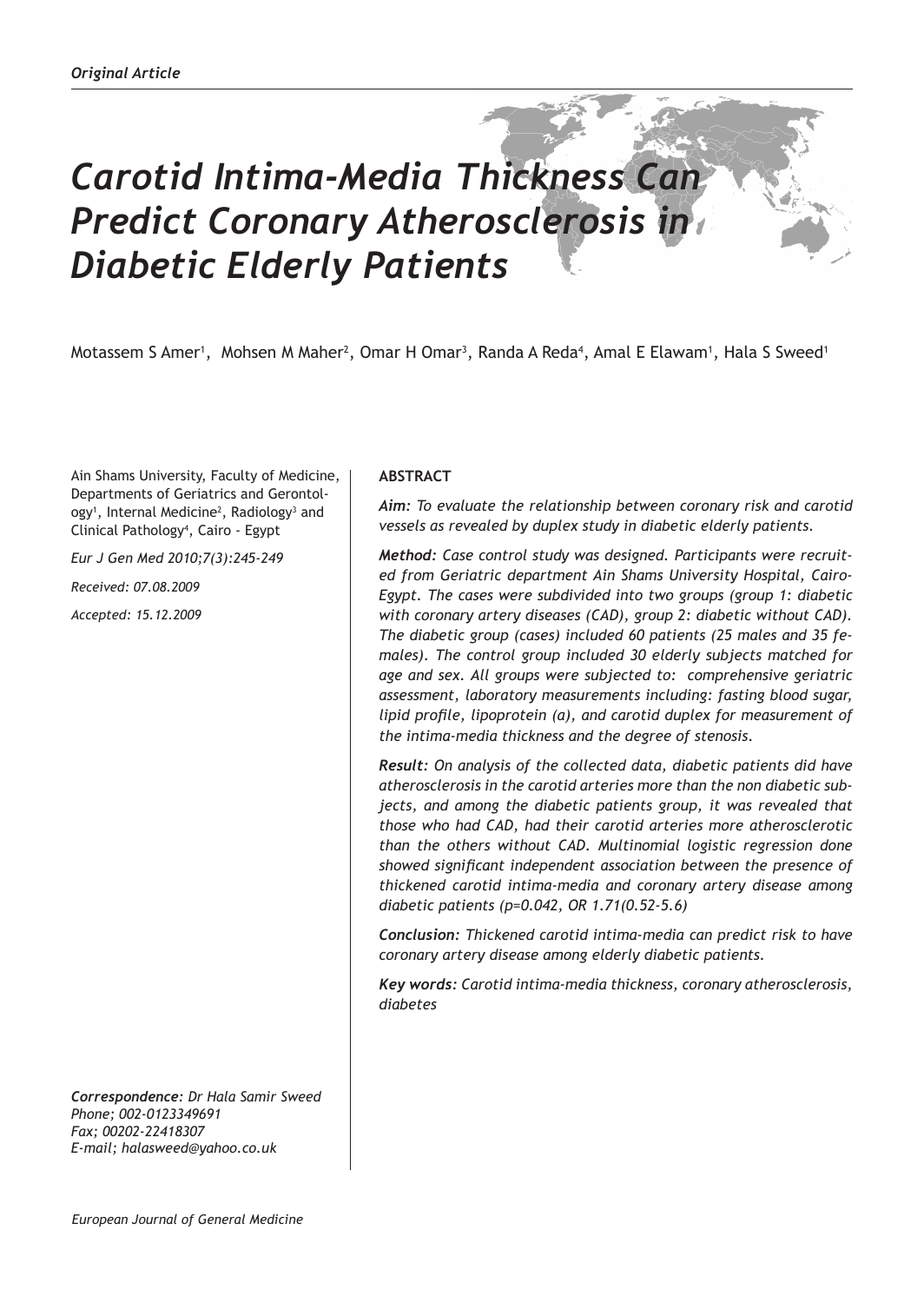## *Karotis İntima Media Kalınlığı Yaşlı Diyabetik Hastalarda Koroner Atherosklerozu Öngörebilir*

*Amaç: Yaşlı diyabetik hastalarda doppler ultrason ile değerlendirilen karotid arterler ile koroner risk arasındaki ilişkilerin değerlendirilmesi.*

*Metod: Çalışma vaka-kontrol şeklinde dizayn edildi. Katılımcılar Ain Shams Universitesi Kahire, Mısır Hastanesinden çalışmaya alındılar. Vakalar iki alt gruba ayrıldılar (Grup 1: Koroner arter hastalığı (KAH) olan diyabetikler, Grup 2: KAH olmayan diyabetikler). Diyabetik grupta 60 hasta mevcuttu (25 erkek, 35 kadın). Kontrol grubu olarak yaş ve cinsiyet açısından eş, 30 yaşlı kişi çalışmaya dahil edildi. Tüm gruplarda kapsamlı geriatrik değerlendirme, açlık kan şekeri, lipid profili, lipoprotein a' yıda içeren laboratuvar incelemeleri yapıldı ve carotis doppler ultrasonu ile intima media kalınlığı ve stenoz derecesi değerlendirildi.*

*Bulgular: Toplanmış verilerin analizinde diyabetik hastalarde diyabetik olmayanlara göre daha atherosklerotik olduğu, Diyabetik grupta KAH olan grupta KAH olmayanlara göre karotis arterlerinin daha aterosklerotik olduğu gözlemlendi. Multinominal logistic regresyon analizinde diyabetik hastalarda karotid arter intima media kalınlığı ile koroner arter hastalığı arasında bağımsız bir ilişki olduğu tespit edildi (p=0.042, OR 1.71 (0.52-5.6)).*

*Sonuç: Kalınlaşmış carotis intima media yaşlı diabetik hastalarda KAH'a sahip olma riskini öngörebilmektedir. Anahtar kelimeler: Karotis intima media kalınlığı, koroner ateroskleroz, diyabet*

### **INTRODUCTION**

Diabetes greatly increases the risk of CVD (heart disease and stroke). From two-thirds to three-quarters of people with diabetes die of some form of heart or blood vessel disease. Diabetes is associated with a more atherosclerosis- prone carotid arteries, compared with general population (1). Type-2 diabetes mellitus is associated with a 2- to 4-fold increase in the risk of coronary artery disease (CAD). Multiple metabolic disturbances may promote atherogenesis and predispose the patient to CAD. These include reduced concentrations of HDL cholesterol; increased small, dense LDL; and insulin resistance. Individuals with a higher proportion oft abdominal fat have a greater risk of developing CHD, type II diabetes and CVD-related morbidity and mortality than those with a lower proportion. Increased carotid IMT is relatively simple, inexpensive, and reproducible noninvasive marker of global atherosclerotic disease. Measurement of IMT may be used as a marker of the total burden of atherosclerosis present in the individual, and it may serve as a graded marker for future risk of clinical cardiovascular and cerebrovascular outcomes (2). This study aimed to evaluate the relationship between coronary risk and carotid vessels in diabetic elderly patients.

## **MATERIALS AND METHODS**

#### *Participant selection criteria*

A case control study was conducted to evaluate the relationship between coronary risk and carotid atherosclerosis as revealed by duplex study in diabetic elderly patients.

 The subjects of this study were recruited from Geriatric Department Ain Shams University Hospitals and were subdivided into: Group (1): Thirty elderly diabetic patients with coronary heart disease, diagnosed by coronary catheter. Group (2): Thirty elderly diabetic patients, and with no manifested ischemic heart disease, and group (3): Thirty elderly non-diabetic subjects with no manifested ischemic heart disease matched for age  $(\pm 5 \text{ years})$  and sex with each group of the cases. Ischemic heart disease was excluded in group 2 and 3 by lack of symptoms, and absence of ischemic changes in ECG and echocardiography. Diagnosis of diabetes was considered according to fasting plasma glucose level ≥126 mg/dl (3) or when the patient is known to have DM on treatment. Diabetes was excluded among controls by fasting plasma glucose level <110 mg/dl and 2 hours postprandial plasma glucose level <140 mg/dl (3).

#### *Tools of Assessment*

All groups were subjected to: Comprehensive geriatric assessment including: Full medical history and examination: Including the calculation of weight and height and waist hip ratio. Hypertension was diagnosed when systolic blood pressure ≥140 mmHg and/or diastolic blood pressure ≥90 mmHg based on the average of 2 readings (4) or presence of known history of hypertension on treatment. Laboratory Investigation were done including: Fasting blood sugar, and Lipid profile including: TG, Cholesterol, LDL, HDL, lipoprotein a. Lp(a). The diagnosis and classification of dyslipidemia was based on the third report of the national cholesterol education program (NCEP) expert panel on detection, evaluation, and treatment of high blood cholesterol in adults Guidelines (5).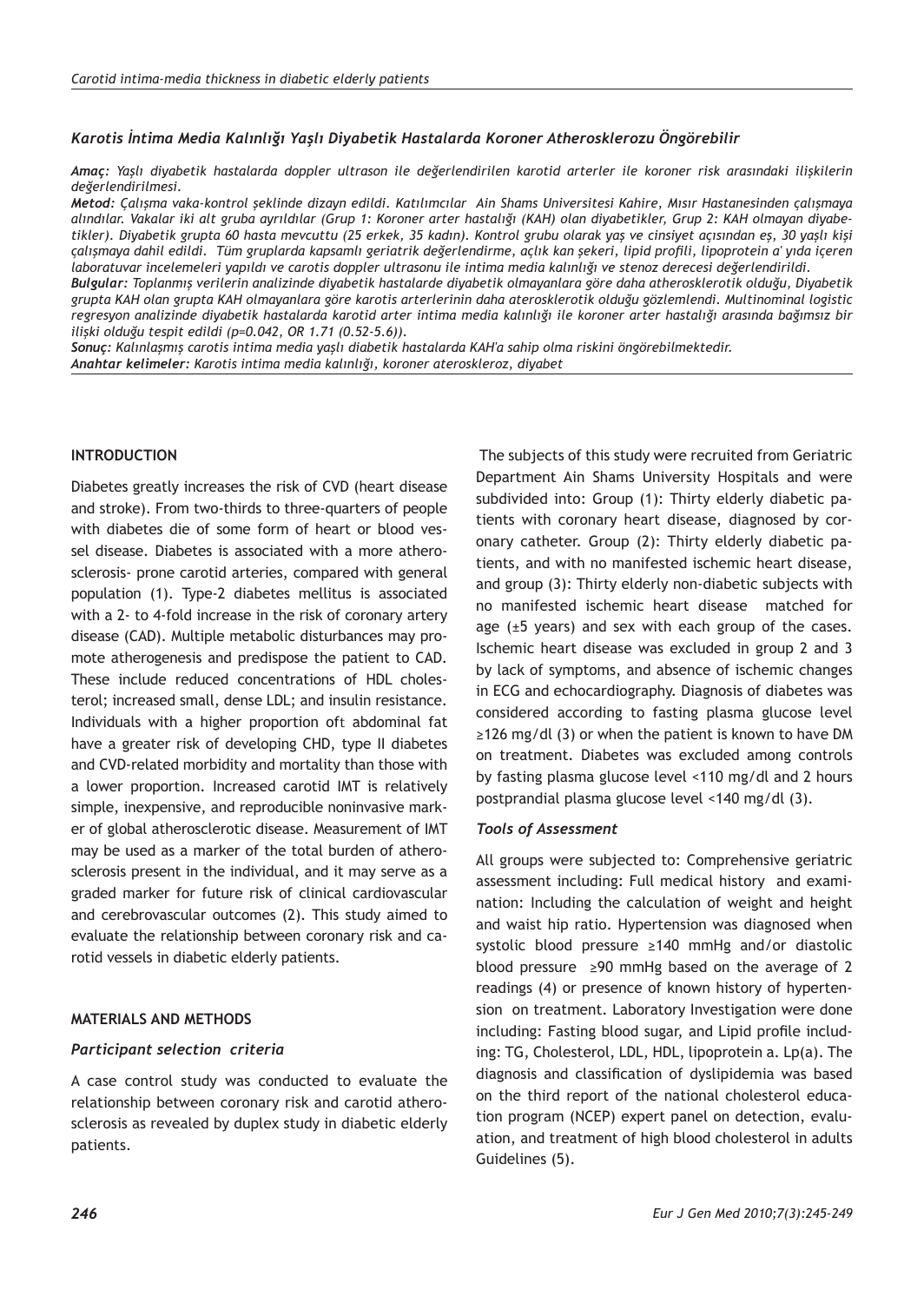|             | Group 1           | Group 2           | Group 3            |       |       |  |
|-------------|-------------------|-------------------|--------------------|-------|-------|--|
| <b>BMI</b>  | $27.67 \pm 10.45$ | $28.99 \pm 5.03$  | $24.87 \pm 5.65$   | 2.39  | 0.097 |  |
| <b>WHR</b>  | $0.93 + 0.22$     | $0.97 + 0.21$     | $0.88 + 0.11$      | 1.48  | 0.233 |  |
| Cholesterol | 190.07±62.76      | 182.30±58.81      | $153.83 \pm 59.19$ | 3.01  | 0.055 |  |
| <b>HDL</b>  | $55.97 + 27.44$   | 72.88±36.41       | $57.07 + 25.81$    | 2.94  | 0.058 |  |
| LDL         | $95.70 \pm 47.50$ | $87.27 \pm 59.17$ | $82.27 + 50.93$    | 2.39  | 0.097 |  |
| TG          | 124.43±70.77      | 98.70±48.92       | 75.20±42.13        | 5.95  | 0.004 |  |
| Lpa         | $40.40 \pm 23.29$ | $44.18 \pm 26.81$ | $40.32 \pm 28.08$  | 0.21  | 0.808 |  |
| <b>IMT</b>  | $1.61 \pm 0.55$   | $1.39{\pm}0.43$   | $0.93 \pm 0.25$    | 19.90 | 0.000 |  |

*Table 1. Comparison between cases and controls as regards BMI, WHR, lipid profile and IMT*

*p value <0.05 is statistically significant.*

*BMI=body mass index, WHR= waist/hip ratio, HDL=high density lipoprotein, LDL=low density lipoprotein, TG= triglyceride, Lpa=lipoprotein a, IMT= intima media thickness.*

Radiological investigations: Carotid duplex was done to measure the intimal medial thickness of the carotid arteries and the degree of stenosis. Carotid ultrasonography was done using B-mode ultrasound device LOGIC 500 of GE Medical Systems. Sonography and reading were done by trained and certified sonographers and ultrasound readers with regular quality control at the radiology department. They were not aware of the aim of the study. Scanning protocol involved studying the right and left common carotid arteries (CCAs) in all subjects. Patients were examined in the supine position, and each carotid wall and segment was interrogated independently from continuous angles to identify the thickest intima-media site. Intima-media thickness (IMT) was defined as the distance from the leading edge of the lumen-intima interface to the leading edge of the media-adventitia interface of near and far walls. Observations led to estimate that, on average, a healthy person reaches an IMT of 0.78mm at the age of 76 years (6). But in many studies, the maximum thickness of the intima-media complex of healthy elderly was 1.0mm and IMT ≥1mm represents a risk of myocardial infarction and/or cerebrovascular disease (7). Therefore, we defined thickened IMT as when the axial thickness of the intima-media complex was ≥1.0 mm. The maximum percent stenosis was assessed and the patient was considered to have hemodynamically significant stenosis if its degree was ≥70% (8,9).

## *Statistical methods*

Data collected was revised, coded, tabulated and introduced to PC for statistical analysis. All data manipulation and analysis were performed using the 11th version of SPSS (Statistical Package for Social Sciences). Qualitative data was presented in form of frequency tables (number and percentage). Quantitative data was presented in form of mean ± standard deviation and range. Pearson chi-squared was used with correction to test association between qualitative variables. ANOVA test was also used to compare groups with quantitative continuous variables. Multinomial logistic regression analysis was done to determine the independent association of different factors. All the included variables were made qualitative variables. P value was always set as significant at 0.05.

## **RESULTS**

The sample of this study included 90 patients; 37 males and 53 females with age ranging from 60 to 78 (mean age 67.2). The diabetic group (cases) included 60 patients (25 males and 35 females) and the remaining 30 were the non diabetic group (controls). The cases were subdivided into two groups (group 1: diabetic with CAD. group 2: diabetic without CAD). Cases and controls were matched for age and sex. Coronary risk factors including smoking and family history, were asked about during history taking. Body mass index (BMI) and waist hip ratio (WHR) were measured and the levels of blood lipids were measured in the serum of both cases and controls sharing in this study. Carotid atherosclerosis was assessed by measuring the carotid intima-media wall thickness and the degree of stenosis if present using high-resolution mode B ultrasound. No statistical significant difference was found between the 3 groups as regards mean BMI, WHR, cholesterol, HDL, LDL, Lpa (Table 1), whereas statistical significant difference (p <0.05) was found as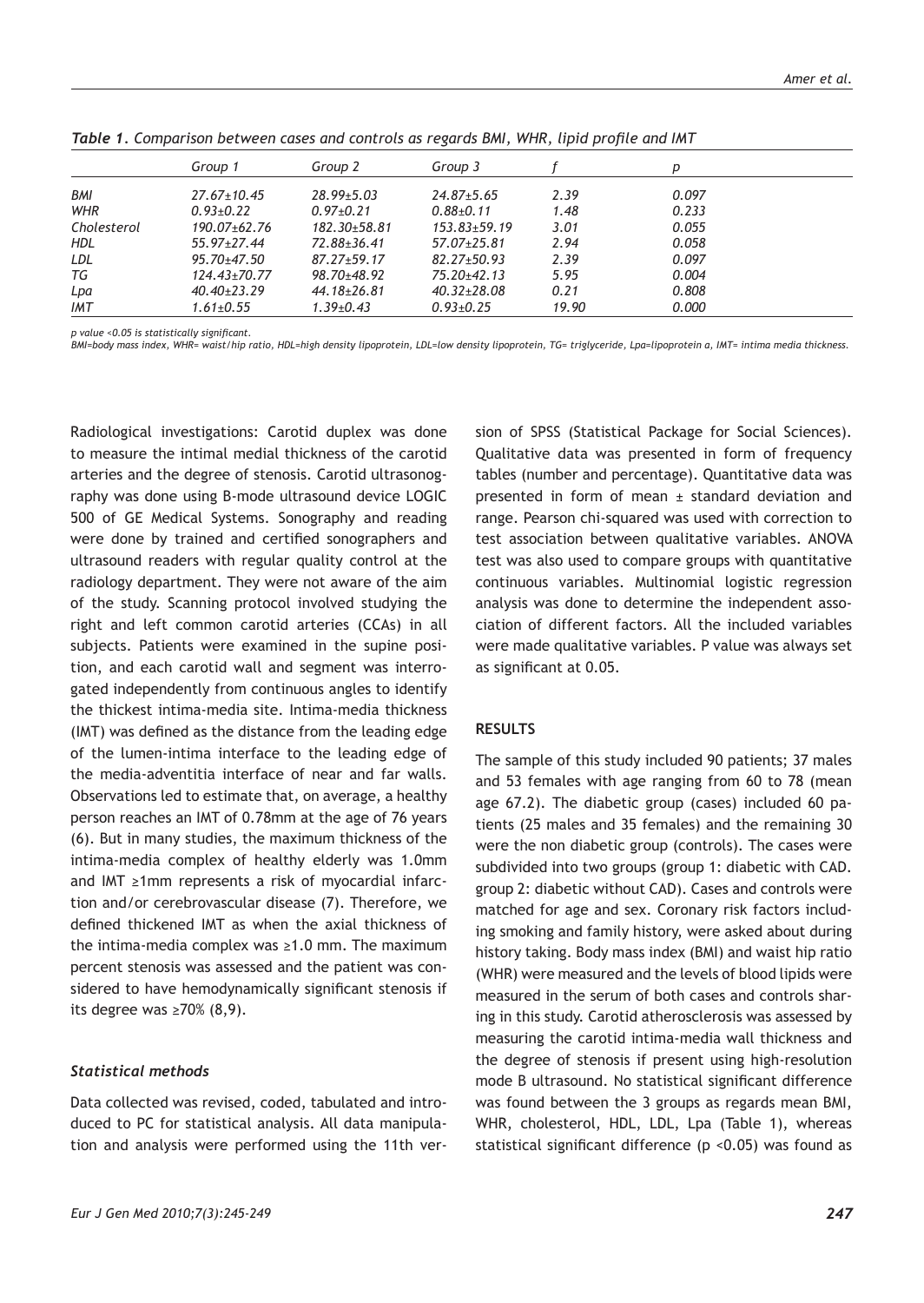|                      | Group 1<br>$n(\%)$ | Group 2<br>$n(\%)$ | Group 3<br>$n(\%)$ | $X^2$ | p     |
|----------------------|--------------------|--------------------|--------------------|-------|-------|
| FН                   | 19(63.3)           | 5(16.7)            | 2(6.7)             | 26.72 | 0.000 |
| Smoking              |                    |                    |                    |       |       |
| Non-smoker           | 21(70)             | 22(73.3)           | 16(53.3)           | 13.71 | 0.008 |
| Ex-smoker            | 4(13.3)            | 5(16.7)            | 14(46.7)           |       |       |
| Smoker               | 5(16.7)            |                    |                    |       |       |
| HTN                  | 26(86.7)           | 23(76.7)           | O(0)               | 54.38 | 0.000 |
| <b>IMT</b>           | 24(80)             | 21(70)             | 8(26.7)            | 19.92 | 0.000 |
| <b>Stenosis</b>      | 16(53.3)           | 14(46.7)           | 4(13.3)            | 11.72 | 0.003 |
| Obesity              | 24(80)             | 16(53.3)           | 8(26.7)            | 17.14 | 0.000 |
| Hypercholesterolemia | 14(46.7)           | 9(30)              | 5(16.7)            | 6.32  | 0.042 |
| Low HDL              | 10(33.3)           | 3(10)              | 7(23.3)            | 4.76  | 0.093 |
| High LDL             | 3(10)              | 3(10)              | 2(6.7)             | 0.27  | 0.872 |
| Hypertriglyceridemia | 9(30)              | 7(23.3)            | 1(3.3)             | 7.54  | 0.023 |
| High Lpa             | 21(70)             | 20(66.7)           | 19(63.3)           | 0.30  | 0.861 |

| Table 2. Comparison between the 3 groups as regards available coronary risk factors |  |  |  |
|-------------------------------------------------------------------------------------|--|--|--|
|-------------------------------------------------------------------------------------|--|--|--|

*p value <0.05 is statistically significant.*

*Hypercholesterolemia=cholesterol>200mg/dl, hypertriglyceridemia=triglyceride>150mg/dl, highLDL=LDL>130mg/dl, lowHDL=HDL<40mg/dl.*

regards triglyceride serum level, and the mean carotid intima-media thickness (Table 1). Using chi-square test, statistical significant difference (p <0.05) was found between groups as regards family history of IHD, smoking, hypertension, and hypercholesterolaemia(Table 2). Carotid duplex study showed 53.3% of group 1 having stenosis compared to 46.7% and 13.3% of group 2 and 3 respectively with statistical significant difference (p<0.05) (Table2). 80% of group1 were having thickened carotid intima-media compared to 70% and 26.7% of group 2 and 3 respectively with statistical significant difference (p<0.05) (Table2). Multinomial logistic regression was done showing significant independent association between the presence of thickened carotid intima-media and coronary artery disease among diabetic patients (p=0.042, OR 1.71(0.52-5.6)

#### **DISCUSSION**

The hypothesis of this study was that the carotid arteries are more atherosclerotic in diabetic patients than in non diabetic subjects, and also they are more atherosclerotic in diabetic patients with CAD than in diabetic patients who do not have manifest CAD. In the pathogenesis of atherosclerosis, IMT was regarded as a later development than arterial stiffness (10). Stensland-Bugge et al. stated that ultrasound measurement of carotid artery intima-media thickness (IMT) is regarded as a valid index of atherosclerosis (11). On analysis of the collected data, diabetic patients did have atheroscle-

rosis in the carotid arteries more than the non diabetic subjects, and among the diabetic patients group, it was revealed that those who had CAD, had their carotid arteries more atherosclerotic than the others without CAD. Elderly diabetic patients having thickened carotid intima-media have 1.71 folds more risk to have coronary artery disease than those without thickened carotid intima-media.

Haffner et al. found diabetic subjects with CAD to have the greatest intima-media wall thickness, whereas nondiabetic subjects without CAD had the least atherosclerosis. Subjects with diabetes but without CAD had slightly greater intima-media wall thickness than nondiabetic subjects with CAD, although these differences were not statistically significant. Thus, diabetic subjects even without CAD had extensive atherosclerosis in the carotid artery (12). Inclusion of other risk factors, which could also affect carotid intima-media thickness, apart from diabetes, e.g. dyslipidaemia, hypertension and smoking, in both cases and controls might be one of the limitations of our study. Yet, still diabetes mellitus is associated with a more atherosclerosis prone carotid arteries. Bonora et al, study revealed that type II diabetes and, to a lesser extent, impaired glucose tolerance are statistically significant risk predictors of 5-year changes in carotid atherosclerosis (13).

Lekakis et al, conducted a study to examine the association between carotid IMT and the extent and severity of CAD as well as the effects of traditional vascular risk